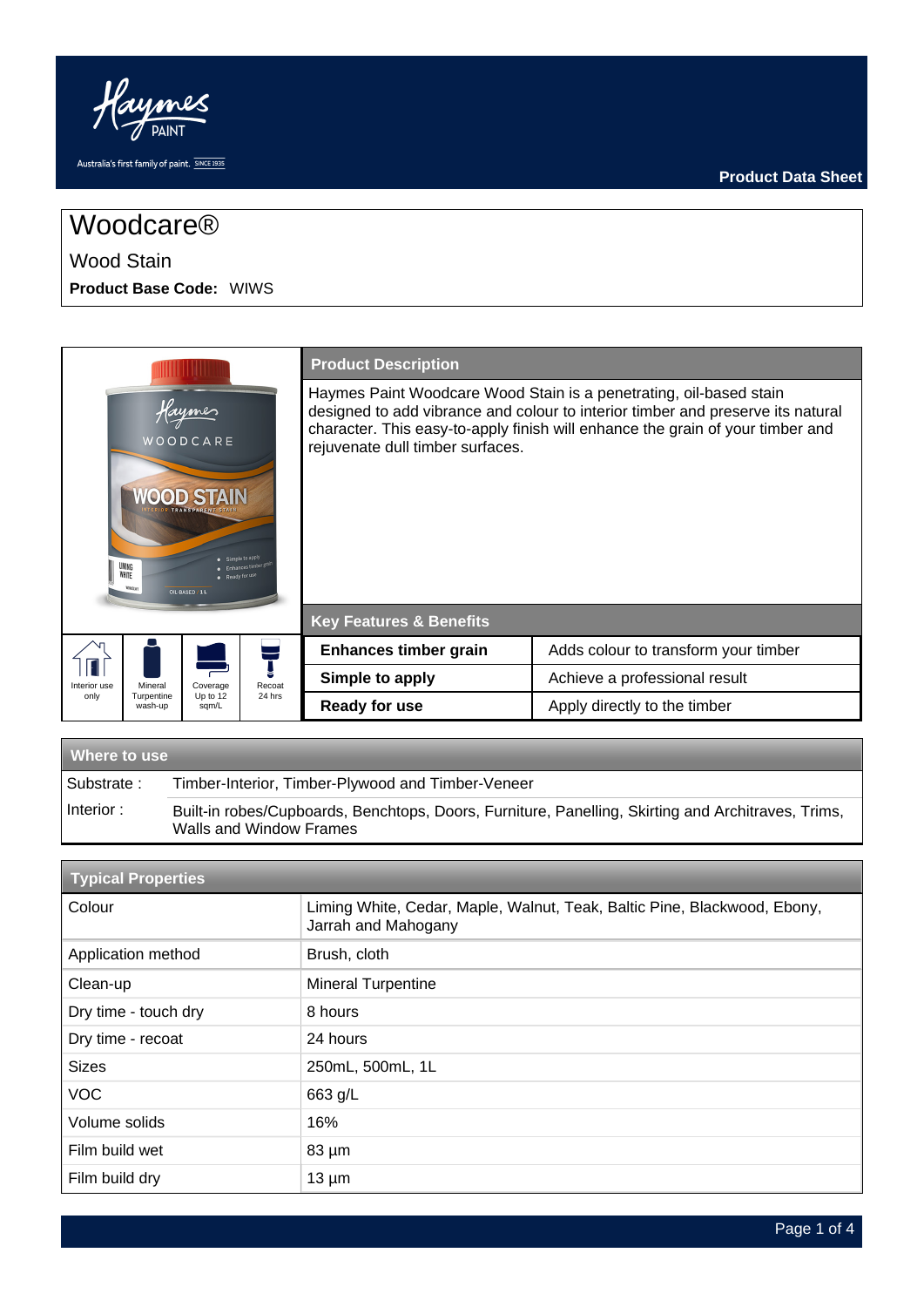

#### Australia's first family of paint. SINCE 1935

#### **Precautions**

- Do NOT apply if ambient temperature is less than 10°C , greater than 35°C or if temperature will drop below 10°C during the drying period.
- All times quoted assume ambient conditions of 25°C and 50% relative humidity. At cooler temperatures or higher humidity, drying times will be extended.
- Haymes Wood Stain is NOT suitable for use as a finish coat. You must apply a suitable Haymes clear finish after applying Wood Stain.
- Stain colour may vary depending on the natural timber colour. Prior to commencing an application, test the colour on an off-cut or in an inconspicuous area.
- To reduce the depth of colour, thin Wood Stain with mineral turpentine. If a deeper colour is required, apply additional coats.
- Once you have achieved your desired stain colour on your test area, apply a coat of your chosen clear coating to check that the finish meets your requirements.
- If more than one can of Haymes Woodcare Wood Stain is required, combine all cans in one clean metal or glass container and stir thoroughly with a broad, flat stirrer.
- Wear disposable or rubber gloves to avoid skin contact.
- Contaminated cloths may spontaneously combust. Spread contaminated cloths flat or soak in water immediately after use.
- Allow to dry in a cool, well-ventilated area before disposal.

#### **Surface Preparation** General surface preparation If required, fill nail holes, cracks and imperfections with Haymes Woodcare Wood Putty. Please ensure you have selected a Haymes Woodcare Wood Putty which closely matches your timber colour. Preparation is vital to ensuring a quality finish. Seek professional advice for preparing and sanding your floor before applying the floor coating. Previously stained or clear coated surfaces 1. Remove all previous stains and coating by stripping and/or sanding. 2. Ensure surface is clean, bare, dry and free of mould, wax, grease and other contaminants. 3. Follow application instructions. New timber 1. Ensure surface is clean, bare, dry and free of mould, wax, grease and other contaminants. 2. Sand timber with 240-grit sandpaper in the direction of the grain until smooth. Remove dust. 3. Follow application instructions. IMPORTANT: You must consult the installation guide of the construction product you are using for information on coatings and finishing guide to determine product suitability prior to commencing work. For further information and product specification consult a Haymes Paint representative on 1800 033 431.

#### **Application**

- Shake thoroughly before and during use.
- Apply first coat by brush or cloth. If applying by brush, apply evenly in the direction of the grain. If applying by cloth, apply in a circular motion. Apply adequate product to end grain and all edges.
- Allow to stand for two to three minutes.
- Wipe off the excess stain using a clean, lint-free cloth.
- If required, apply subsequent coats. Allow four hours dry time between coats.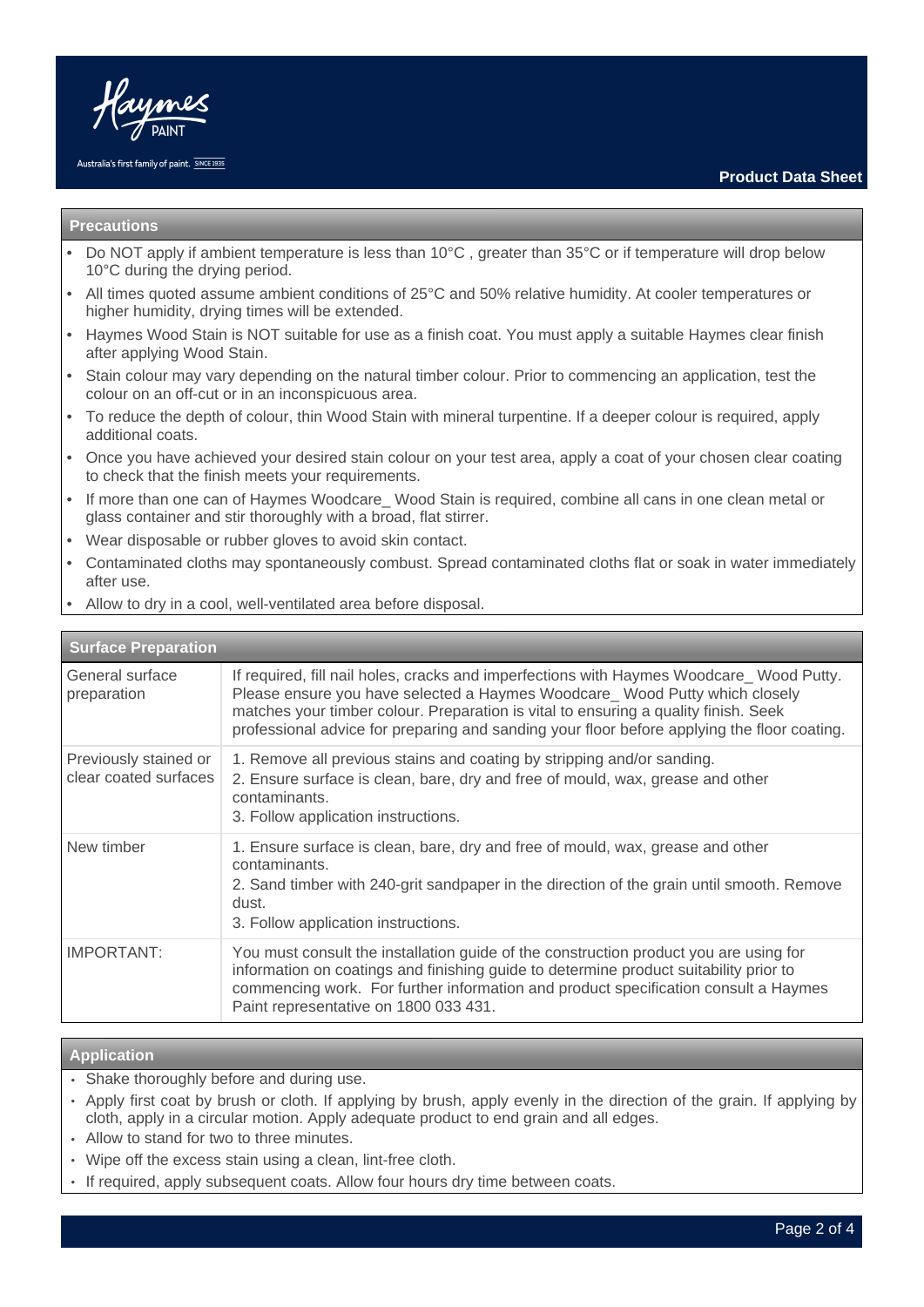

#### **Application**

• To complete the project, apply Haymes Woodcare Interior Varnish after eight hours or Haymes Woodcare Aqualac Clear after 24 hours, following the relevant product application instructions.

#### **Care and Maintenance**

Protect the coating from abrasive contact for seven days. After seven days, the finish can be cleaned with a mild detergent and a soft cloth. Regularly inspect surfaces for signs of wear and tear. If the surface is wearing, immediately recoat timber with a suitable Haymes Woodcare clear coating.

#### **Storage**

Read the Safety Data Sheet (SDS) for this product for specific directions on storage (section 7 of the SDS) and transport (section 10 of the SDS). To obtain a copy of the SDS, go to the Haymes Paint website, https://www.haymespaint.com.au/products/technical/product-data-sheets-and-safety-data-sheets/, or contact Haymes Service Express on 1800 033 431. Containers must be secured and stored upright during transit. Protect from extremes of temperature. Store in a cool, dry, well-ventilated place and out of direct sunlight. Check regularly for leaks. Ensure the container label remains legible for future identification and usage.

## **Safety & First Aid**

Read the Safety Data Sheet (SDS) for this product, prior to using this product. The SDS contains important information on how to use this product safely including hazards and precautions, personal protective equipment, storage and first aid in the event of an emergency. To obtain a copy of the SDS, go to the Haymes Paint website, https://www.haymespaint.com.au/products/technical/product-data-sheets-and-safety-data-sheets/, or contact Haymes Service Express on 1800 033 431.

If the product is swallowed, phone the Poisons Information Centre on 13 11 26 or contact a Doctor. Keep out of reach of children. Flammable liquid and vapour. Harmful if inhaled. May cause drowsiness or dizziness. Avoid breathing vapours. Only use this product in a well ventilated space and away from ignition sources. Avoid contact with skin and eyes. Wear suitable, protective clothing, eye protection and impervious gloves when mixing and using.

#### **Protect our Environment**

Do NOT pour any leftover product down the drain. Retain in a marked, sealed container for future use or disposal via chemical waste collection programs such as Paintback®. Visit www.paintback.com.au for details of your nearest depot. Dried empty containers can be recycled and should be disposed of via recycling facilities.

#### **Manufacturer's comment**

This product has been designed as part of an integrated application system. Use with any other manufacturer's product(s) or failing to follow application instructions, could result in detrimental effects on product performance, for which Henry Haymes Pty. Ltd. cannot be held responsible. Important safety information is available on the Safety Data Sheet available from Haymes Paint website www.haymespaint.com.au. Further information about other Haymes products recommended to be used in conjunction with this product are available from the website in the form of Product Data Sheets in relation to those products. We are continually updating materials and methods, so please ensure you have the latest information on the Haymes Paint website.